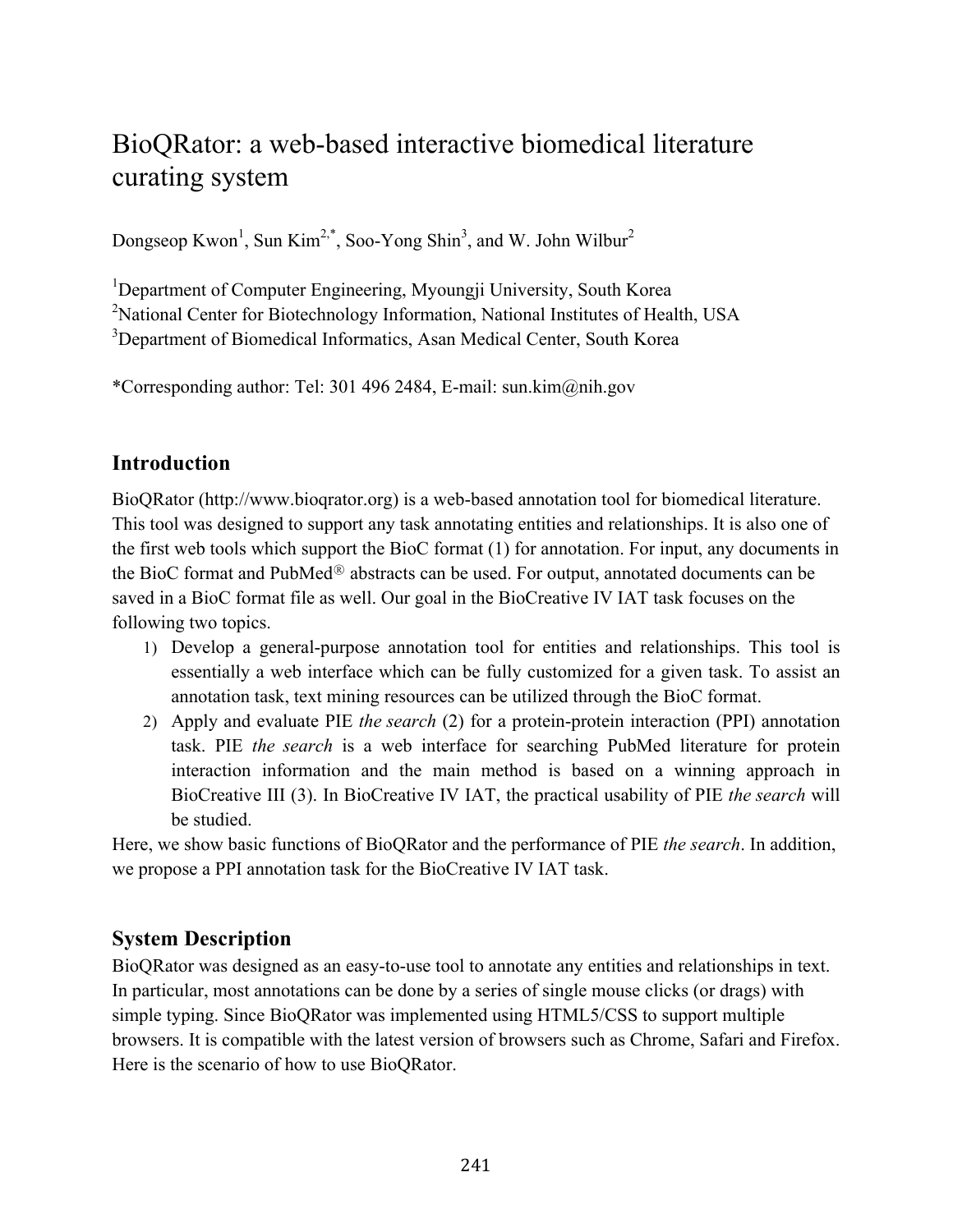| $\mathscr{L}$ Edit       | <b>C</b> Share |                                       | <b>A</b> Upload & Merge BioC           |  |       | <b>A</b> Download BioC | ‡ Option ▼ |
|--------------------------|----------------|---------------------------------------|----------------------------------------|--|-------|------------------------|------------|
| I <sup>a</sup> Documents |                | $\circ$ Entities                      | <b>&amp;</b> Relations                 |  | Types | Recommenders           |            |
|                          |                | <b><i>X</i></b> Smart Document Finder | <b>O</b> Add Documents by Query / PMID |  |       |                        |            |

**Figure 1.** The main window of an empty collection.

- 1) Sign in (or sign up if there is no account)
- 2) Create a collection: A user can create a collection by several different methods.
	- A. From a web browser: A collection name is required. Source, date and key information can be optionally entered.
	- B. From a BioC format file: All necessary information including pre-annotated documents is automatically loaded using the uploaded BioC file.
- 3) Create entity and relation types: Given a collection, the next task is to associate with the collection those entity and relation types which will be used to annotate the collection. A user can create the entity and/or relation types by going to the "Types" tab (Figure 1) or during document annotation. The "Recommenders" tab (Figure 1) is used for setting up external resources to find relevant information for an entity name. However, BioQRator supports Entrez Gene and UniProt Recommenders in default.
- 4) Add documents
	- A. Unless documents are loaded from a BioC file, a user should add documents into an empty collection. Currently, we provide two options: "Search documents with a PubMed query" and "Upload a PMID list from a file" (Figure 2). Both options retrieve documents from PubMed, however retrieval results are sorted by PIE score in default. A higher PIE score means there is more possibility that the document may have PPI information.
	- B. Smart document finder (Figure 1): This is a convenient tool for periodically adding documents with a fixed query. A user will be able to set automatic document search weekly, monthly, quarterly, or even yearly.
	- C. After searching PubMed or PIE *the search*, a user can manually select and add any documents of interest by clicking "Add to Collection" (Figure 3). The "Abstract" button below each document title can be used for a quick look at abstracts in the same window. The "PMID: 23775119" button is used for reading abstracts/full text through the PubMed service. "Mark as Irrelevant" is a special feature in the BioQRator search. If a document is marked as irrelevant, it will not appear in future retrieval results in the same collection.
	- D. Adding documents is flexible. New documents or BioC files can be added to an existing collection any time.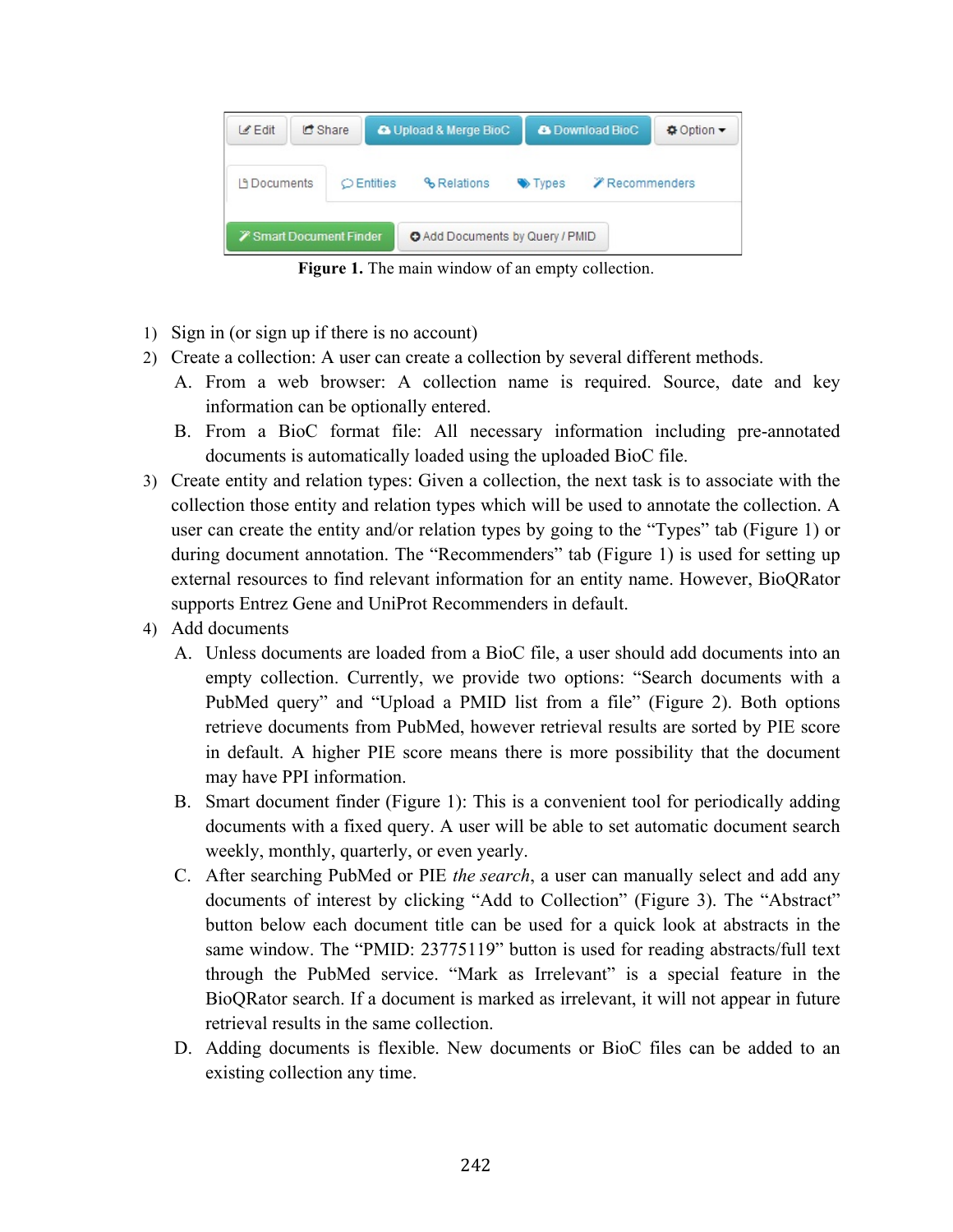

**Figure 2.** Adding documents to a collection.

| $\lim_{x\to 0} 2013/08/01 \sim 2013/08/31$ | p53                              |                                                                                                                                |                                      |                   |   | Query               |  |
|--------------------------------------------|----------------------------------|--------------------------------------------------------------------------------------------------------------------------------|--------------------------------------|-------------------|---|---------------------|--|
| KReturn to Collection                      | ■ Check All                      | <b>Q</b> Show All Abstract                                                                                                     | Add to Collection                    | 20 items per page | ▼ | Sorted by PIE Score |  |
| Displaying results 1 - 20 of 337 in total  |                                  |                                                                                                                                |                                      |                   |   |                     |  |
| П                                          |                                  | Deubiquitination of Tip60 by USP7 Determines the Activity of the p53-Dependent Apoptotic Pathway.                              |                                      |                   |   |                     |  |
| Dar A, Shibata E, Dutta A                  |                                  |                                                                                                                                |                                      |                   |   |                     |  |
|                                            |                                  | Mol. Cell. Biol 2013 Aug 17. 33(16). doi: 10.1128/MCB.00358-13:3309-20                                                         |                                      |                   |   |                     |  |
|                                            |                                  | □ PMID: 23775119   @ Abstract   E Add to Collection   ■ Mark as Irrelevant   PIE Score: 0.4427                                 |                                      |                   |   |                     |  |
|                                            |                                  |                                                                                                                                |                                      |                   |   |                     |  |
| $\blacksquare$                             |                                  | Recruitment of the tumour suppressor protein p73 by Kaposi's Sarcoma Herpesvirus latent nuclear antigen contributes to the sur |                                      |                   |   |                     |  |
| effusion lymphoma cells.                   |                                  |                                                                                                                                |                                      |                   |   |                     |  |
|                                            |                                  | Santag S, Jäger W, Karsten CB, Kati S, Pietrek M, Steinemann D, Sarek G, Ojala PM, Schulz TF                                   |                                      |                   |   |                     |  |
|                                            |                                  | Oncogene, 2013 Aug 8, 32(32), doi: 10.1038/onc.2012.385:3676-85                                                                |                                      |                   |   |                     |  |
| E PMID: 22964633                           | Q Abstract   B Add to Collection |                                                                                                                                | Mark as Irrelevant PIE Score: 0.4039 |                   |   |                     |  |

**Figure 3.** PubMed search results.

- 5) Annotate documents
	- A. After adding a set of documents to form a collection, a user can start annotating entities and relations. For uploaded BioC files, pre-annotated entities and relations will be automatically shown in the annotation window.
	- B. For annotating an entity, a user can do a single click or drag the mouse to select the whole entity name. Once a mouse click or drag is done, a pop-up window will appear and a user can fill in necessary information. For normalizing gene/protein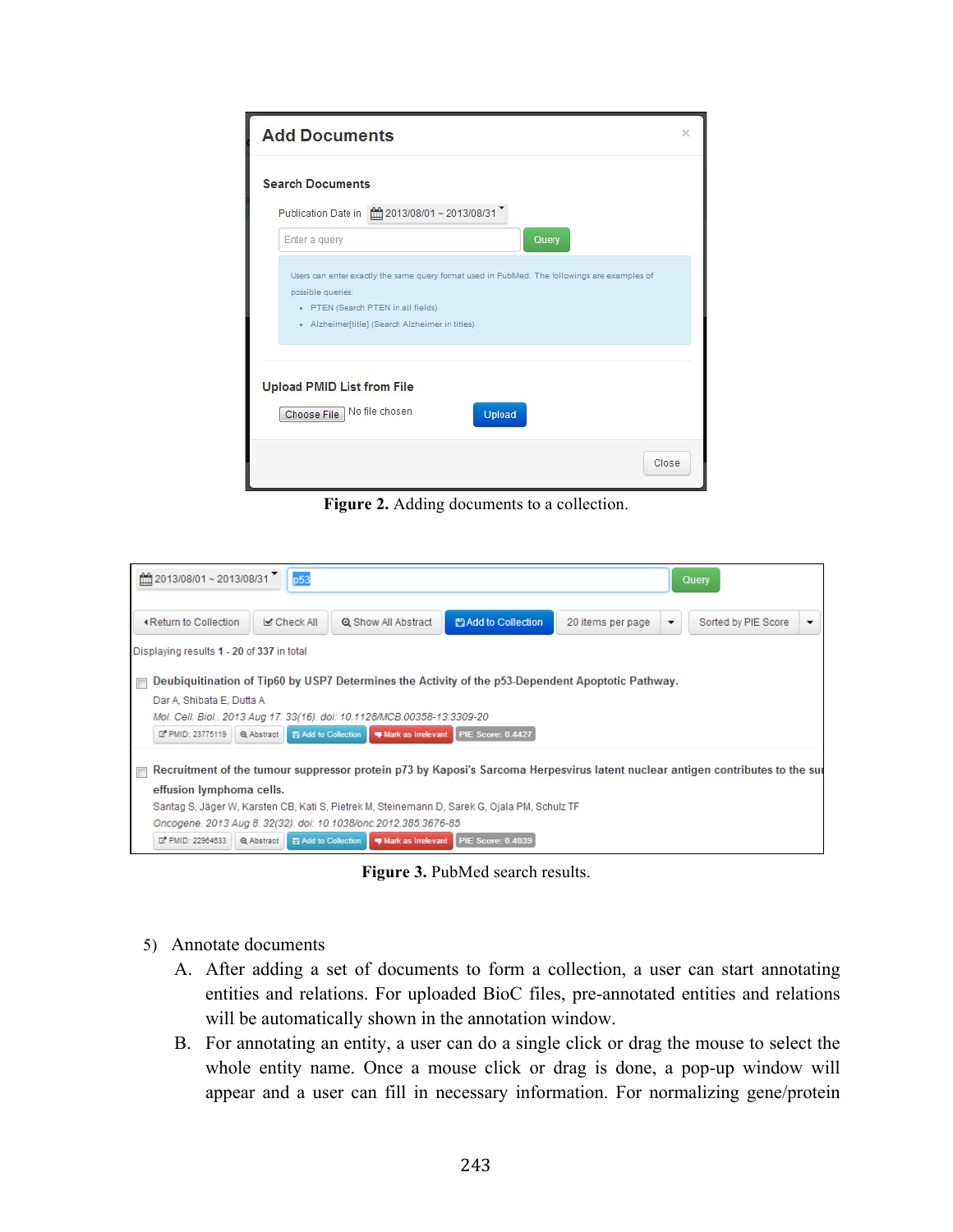names, Entrez Gene and UniProt searches are provided in default. Entrez Gene or UniProt IDs can be easily assigned through this search process. Note that "Annotation ID" in this window is different from Entrez Gene or UniProt IDs. The annotation ID identifies the annotation uniquely and does not represent an ID in a database such as Entrez Gene or UniProt IDs. Normally, a user does not need to assign annotation IDs because BioQRator automatically assign the IDs unless specified.

C. For PubMed abstracts, pre-annotated PPI entities will be available. A user can use this information by clicking "Open PIE *the search* Annotations" (Figure 4).

| Click a word or drag text for adding a new entity.<br>title                                                                                                                                                                                                                                                                                                              | $\circ$ Entities |                                                                                                               | <b>&amp; Relations</b><br>Types          |                   |                                              |  |  |  |
|--------------------------------------------------------------------------------------------------------------------------------------------------------------------------------------------------------------------------------------------------------------------------------------------------------------------------------------------------------------------------|------------------|---------------------------------------------------------------------------------------------------------------|------------------------------------------|-------------------|----------------------------------------------|--|--|--|
| Evaluation of Nod-like receptor (NLR) effector domain interactions.                                                                                                                                                                                                                                                                                                      |                  | Click an entity for highlighting in text.<br>Le By clicking a header column, you can sort data by the column. |                                          |                   |                                              |  |  |  |
| abstract                                                                                                                                                                                                                                                                                                                                                                 | ID               | <b>Type</b>                                                                                                   | Location                                 | <b>Text</b>       |                                              |  |  |  |
|                                                                                                                                                                                                                                                                                                                                                                          | A1               | Protein                                                                                                       | 931:5                                    | NLRP1             | $Q \times$                                   |  |  |  |
| Members of the Nod-like receptor (NLR) family recognize intracellular<br>pathogens and recruit a variety of effector molecules, including pro-caspases<br>and kinases, which in turn are implicated in cytokine processing and NF-                                                                                                                                       | A2               | Protein                                                                                                       | 948:6                                    | NLRP12            | $Q \times$                                   |  |  |  |
| kappaB activation. In order to elucidate the intricate network of NLR signaling.<br>which is still fragmentary in molecular terms, we applied comprehensive                                                                                                                                                                                                              | A3               | Protein                                                                                                       | 734:5<br>938:5                           | NLRP3             | $Q \times$                                   |  |  |  |
| yeast two-hybrid analysis for unbiased evaluation of physical interactions<br>between NLRs and their adaptors (ASC, CARD8) as well as kinase RIPK2                                                                                                                                                                                                                       | A4               | Protein                                                                                                       | 696:4                                    | NOD <sub>1</sub>  | $Q \times$                                   |  |  |  |
| and inflammatory caspases (C1, C2, C4, C5) under identical conditions. Our<br>results confirmed the interaction of NOD1 and NOD2 with RIPK2, and<br>between NLRP3 and ASC, but most importantly, our studies revealed hitherto<br>unrecognized interactions of NOD2 with members of the NLRP subfamily. We                                                               | A5               | Protein                                                                                                       | 705:4<br>830:4<br>885:4<br>1051:4        | NOD <sub>2</sub>  | $Q \times$                                   |  |  |  |
| found that NOD2 specifically and directly interacts with NLRP1, NLRP3 and<br>NLRP12. Furthermore, we observed homodimerization of the RIPK2 CARD<br>domains and identified residues in NOD2 critical for interaction with RIPK2.In<br>conclusion, our work provides further evidence for the complex network of<br>protein-protein interactions underlying NLR function. | A6               | Protein                                                                                                       | 578:5<br>715:5<br>1005:5<br>1086:5       | RIPK <sub>2</sub> | $Q \times$                                   |  |  |  |
|                                                                                                                                                                                                                                                                                                                                                                          |                  |                                                                                                               |                                          |                   | <sup>1</sup> You can scroll the table above. |  |  |  |
|                                                                                                                                                                                                                                                                                                                                                                          |                  |                                                                                                               | <b>Q</b> Open PIE the search Annotations |                   |                                              |  |  |  |

**Figure 4.** Annotating entities and relations.

- 6) Download a collection: Annotated documents in a collection can be saved as a BioC format file. BioC was developed to easily share text documents and annotations among different tools. Since BioCreative IV took the BioC initiative as one of its main tasks, we decided to fully support BioC as the standard input and output file format.
- 7) Share a collection: A collection can be shared with other users. This function is enabled if other users are added through the "Share" button in a collection (Figure 1).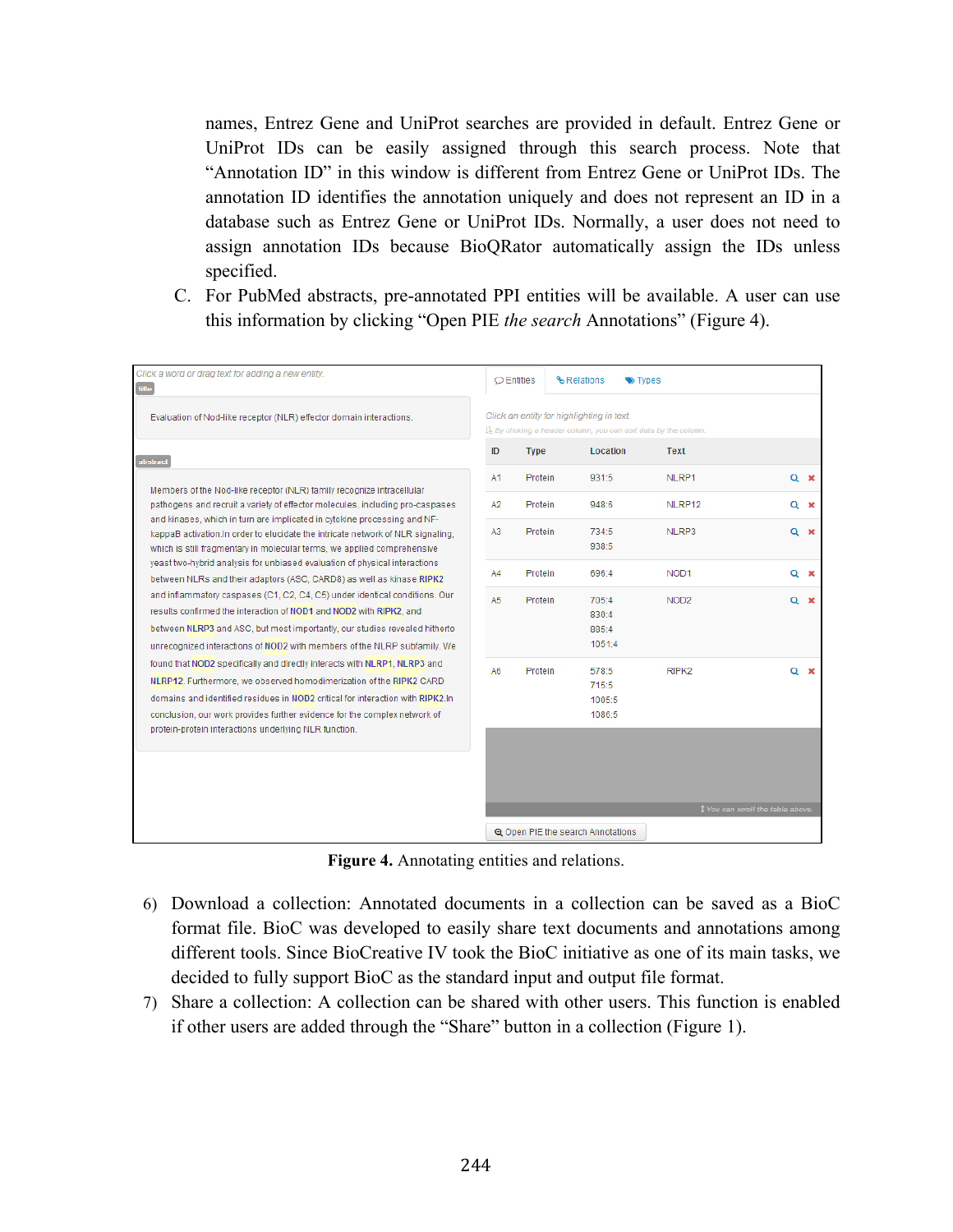#### **Performance of PIE** *the search*

To support PPI annotations, article ranking and entity information from PIE *the search* was migrated to BioQRator. In previous work (2), we evaluated article ranking performance using the BioCreative III ACT (BC3) dataset (4). For F1, MCC and AUC iP/R measures, PIE *the search* showed 0.6258, 0.5610 and 0.6834 respectively. However, the medians of BC3 participant results were 0.5353 F1, 0.4563 MCC and 0.5367 AUC iP/R. Table 1 shows the precisions of PIE *the search* at rank *N* for the BC3 test set. Since PubMed abstracts can be sorted based on PPI scores in BioQRator, the performance at top-ranked documents is more important than overall classification performance in this regard. Hence, the table shows the usefulness of PIE *the search* as a PPI informative article search tool.

| Top N | Precision |  |  |  |
|-------|-----------|--|--|--|
| 10    | 1.0000    |  |  |  |
| 50    | 0.9600    |  |  |  |
| 100   | 0.9400    |  |  |  |
| 200   | 0.9150    |  |  |  |
| 300   | 0.8467    |  |  |  |
| 400   | 0.8125    |  |  |  |
| 500   | 0.7680    |  |  |  |

**Table 1.** Ranking performance of PIE the search.

For identifying gene/protein names, the Priority Model (5) is utilized in PIE *the search*. Since not all entities are important in PPI annotations, we only mark predicted gene/protein names which are used to identify PPI informative articles. In (5), the Priority Model showed 0.9200, 0.9690 and 0.9440 for precision, recall and F1 scores respectively on the experiments using SemCat (6).

#### **Proposed Tasks for BioCreative IV Track 5 (IAT)**

For BioCreative IV IAT, our focus is on two goals: the usability of BioQRator as a generalpurpose annotation tool and the effectiveness of PIE *the search* as a supporting tool for PPI annotations. To achieve these goals, the proposed tasks are as follows:

- 1) Search PubMed abstracts and sort the results based on relevance to PPI information: Ranking performance can be used as an evaluation measure. Search results obtained from BioQRator will be compared with those from PubMed.
- 2) Annotate PPI-relevant interactions and normalize protein names: Manual annotations are a time-consuming task. Reducing annotation time by using BioQRator is a main interest in the proposed task.
- 3) BioC compatibility: Supporting BioC as standard input and output format does not solve